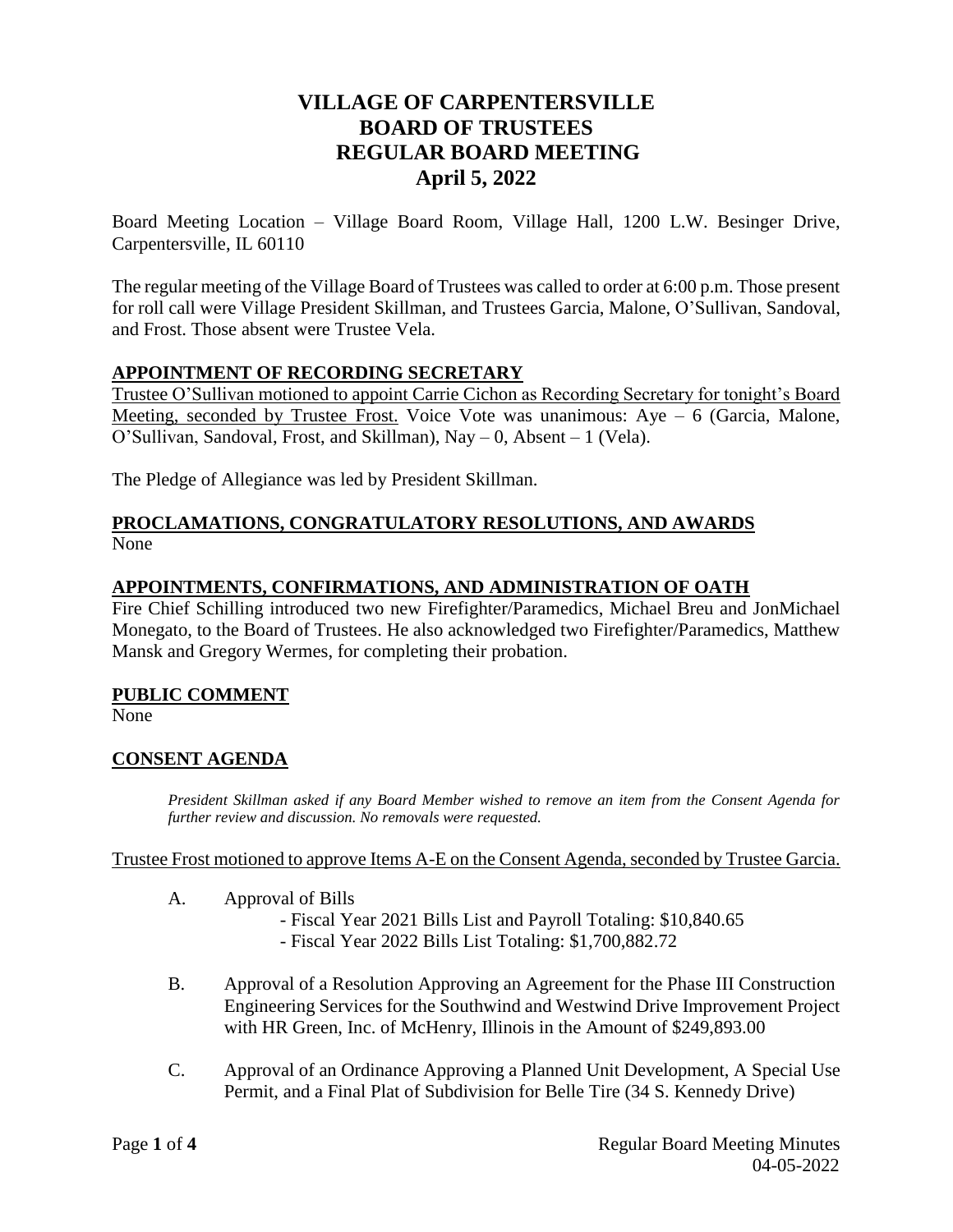- D. Approval of a Resolution Confirming the Renaming of a Certain Street within the Village of Carpentersville (Elm Ridge Court)
- E. Approval of Special Event Permit Application and Fee Waiver Request, Dundee Township Park District Summer Concerts, June 3rd and July 22nd 2022

#### **Vote on Motion:**

6 – ayes (Malone, O'Sullivan, Sandoval, Frost, Garcia, and Skillman)  $0 - n$ ay 1 – absent (Vela)

#### **Motion passed, approved by omnibus vote.**

#### **REPORTS OF THE MANAGER AND STAFF**

#### **Administration Update - Manager Johnson**

Manager Johnson notified the Board that a part-time Code Compliance Officer was hired, and will provide additional coverage and service on Saturdays. He also reminded the Board of the anonymous Code Hotline and email, which can be found on the Village's website.

Manager Johnson and Director of Community Development, Benjamin Mason, have an upcoming meeting with Iron Flats to discuss a date for groundbreaking, which is tentatively planned for a Saturday morning in late April.

The Police Department received a grant for approximately \$17,000, which will be used towards overtime costs associated with Police citations of distracted driving.

The final Comprehensive Plan public workshop will be held on Tuesday, April 26 at 6:00pm at Brix on the Fox. This will be the last opportunity for residents and the public to provide input and feedback on the Village's Comprehensive Plan.

Trustee O'Sullivan commented about residents being issued code violations while attempting to beautify their homes. He encouraged the Code Division to consider issuing violations on more significant issues than, for example, a flower bed that is an inch too high.

Trustee Garcia also mentioned that a business owner in town reached out to him about other businesses whose signs do not meet the requirements. He was encouraged to pass along the contact information to Director Mason, who will look further into the complaint.

#### **OLD BUSINESS**

None

#### **NEW BUSINESS**

Trustee O'Sullivan recused himself and exited the room at 6:09 p.m.

Trustee Frost motioned to approve Items A under New Business, seconded by Trustee Garcia.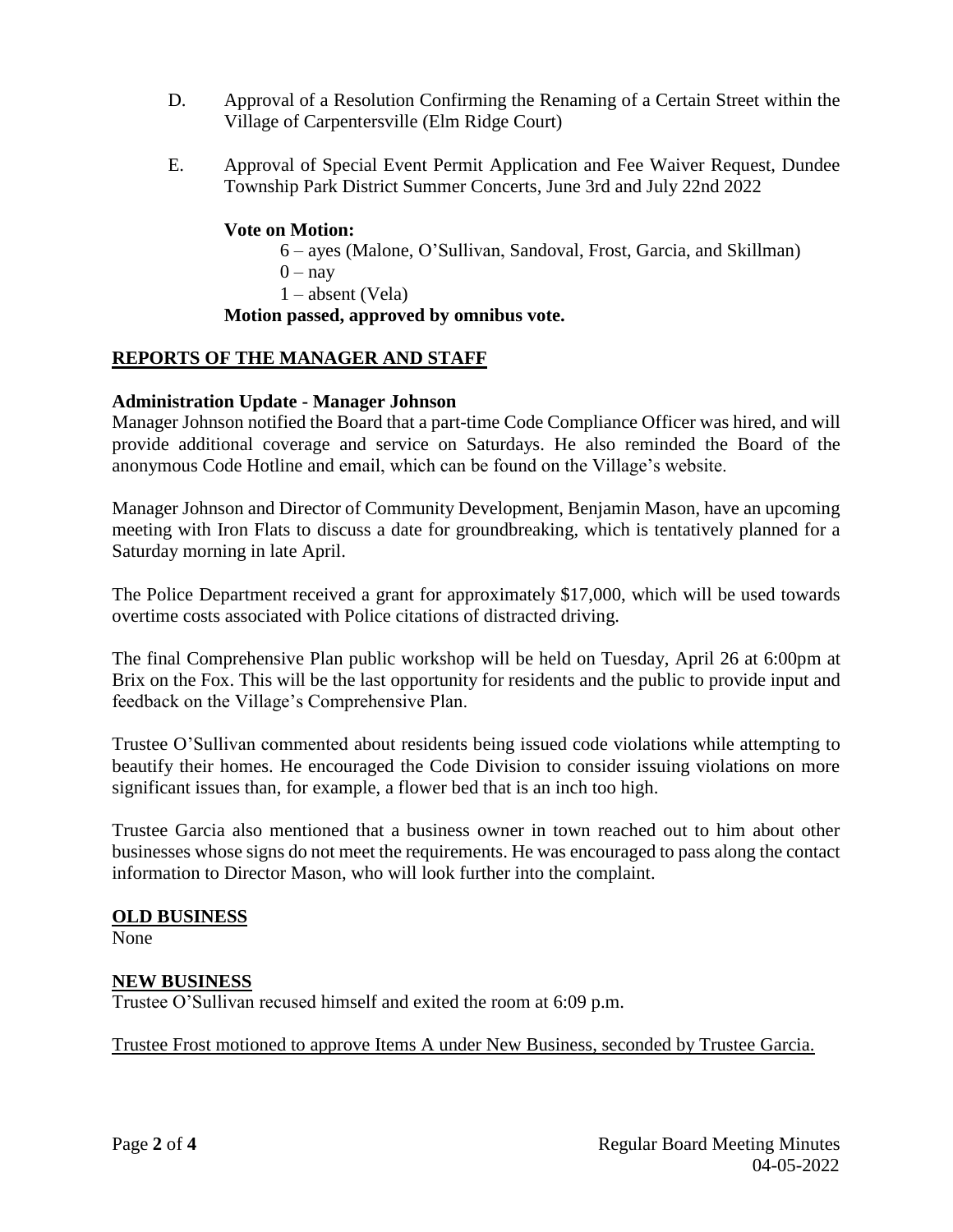A. Approval of Special Event Permit Application, Temporary Liquor License, Raffle License, and Fee Waiver Request for Rotary Club of Carpentersville Blind Flights Event, July 16, 2022

## **Vote on Motion:**

5 – ayes (Sandoval, Frost, Garcia, Malone, and Skillman)  $0 - nav$ 

2 – absent (O'Sullivan, Vela)

**Motion passed.**

Trustee O'Sullivan reentered the room at 6:11 p.m.

## **TRUSTEE AND COMMITTEE REPORTS**

#### **Trustee Sandoval had the following report:**

Trustee Sandoval mentioned that at the last meeting of the Parks and Special Events Commission, the following upcoming events were discussed: -Rotary Club's Blind Flights event at Carpenter Park -Independence Day Parade on July 2 at 10:00a -Happy Birthday America Car Show and Concert -2022 Fall Fest to include axe throwing and a lumberjack show

#### **Trustee Frost had the following report:**

Trustee Frost welcomed Belle Tire to the Village.

He mentioned that March 29 was Vietnam War Veteran Day, and sent thanks to veterans.

He congratulated the Hayes family of Carpentersville, who were featured in the local news for delivering their baby in the car on their way to the hospital.

He inquired about whether a Fox River clean up event was scheduled. Trustee O'Sullivan mentioned that it is normally in partnership with Friends of the Fox and the Rotary Club.

He welcomed to new Code Compliance Officer, Russ.

#### **Trustee Garcia had the following report:**

Trustee Garcia was honored to participate in the IAFF 4790 St. Baldrick's fundraiser for childhood cancer research. The event raised nearly \$10,000. He thanked all of the participants and donors.

He mentioned that he is working with Trustee Sandoval and the SPARKS Commission on the Happy Birthday America Car Show. He noted that he is looking for a band to perform at the event.

## **Trustee Malone had no report.**

## **Trustee O'Sullivan had the following report:**

Trustee O'Sullivan thanked the Board for passing the requests made by the Rotary Club under New Business at this evening's meeting.